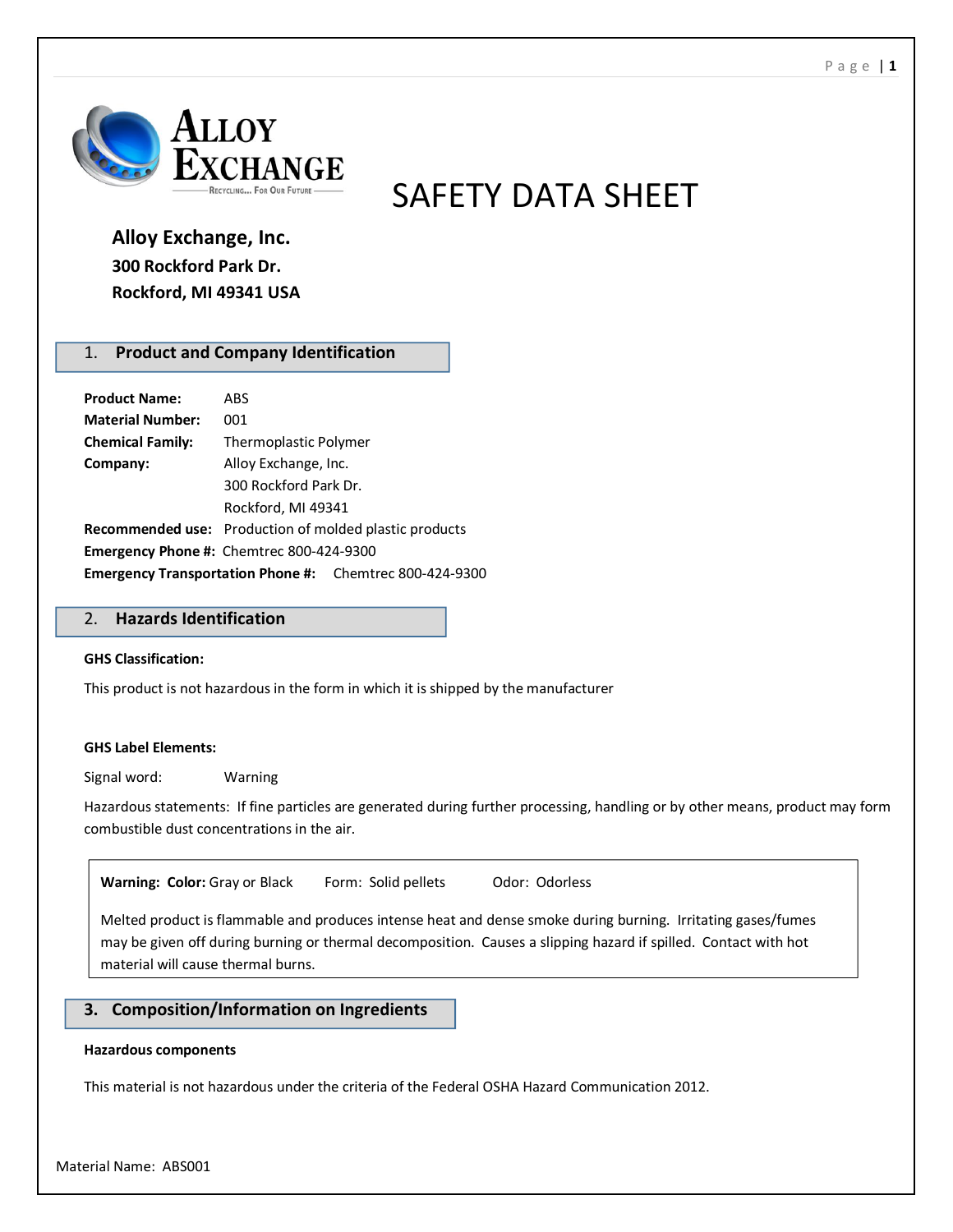#### **4. First Aid measures**

**Eye Contact:** In case of contact, flush eyes with plenty of lukewarm water.

**Skin Contact:** Cool melted product on skin with plenty of water. Do not remove solidified product. Get medical attention if thermal burns occur.

**Inhalation:** Move to fresh air in case of accidental inhalation of dust or fumes from overheating or combustion. **Ingestion:** Get medical attention.

#### **5. Firefighting measures**

**Suitable extinguishing media:** Water fog, Dry Chemical, Carbon Dioxide (CO2), Foam **Special Fire Fighting Procedures:** Firefighters should be equipped with self-contained breathing apparatus to protect against potentially toxic and irritation fumes.

**Hazards from Combustion Products:** Fire will produce a dense smoke containing hazardous combustion products, carbon oxides, hydrocarbon fragments, hydrogen cyanide, and nitrogen oxides.

**Unusual Fire/Explosion Hazard:** Toxic and irritating gases/fumes may be given off during burning or thermal decomposition. Dust may form explosive mixtures with air.

#### **6. Accidental release measures**

**Spill and Leak Procedures:** If molten, allow material to cool and place into an appropriate marked container for disposal. Sweep up and shovel into suitable containers for disposal.

#### 7. **Handling and Storage**

**Storage temperature Maximum:** 49 C (120.0 F)

**Storage period:** Containers should be tightly closed to prevent contamination with foreign materials and moisture.

**Handling/Storage:** Handle in accordance with good industrial hygiene and safety. Wash thoroughly after handling. Avoid creating dust. Provide for appropriate exhaust ventilation and dust collection.

**Further Info on Storage:** Protect equipment (e.g. storage bins, conveyors, dust collectors) with explosion vents. Substances to avoid: Strong acids, strong oxidizing agents.

#### **8. Exposure controls/personal protection**

Country specific exposure limits have not been established or are not applicable.

| <b>Chemical Name</b> | US OSHA PEL(8 Hr.)           | ACGIH                                                                                                      | Canada – Alberta                          | Mexico OEL Data                                   |
|----------------------|------------------------------|------------------------------------------------------------------------------------------------------------|-------------------------------------------|---------------------------------------------------|
| Styrene              | FRL STEL: 425 mg/m3          | STEL: 40ppm; TWA:                                                                                          | OEL 15 mins: 170                          | LMPE-PPT: 50ppm,                                  |
| $100 - 42 - 5$       | <b>FRL TWA: 215</b><br>mg/m3 | 20ppm; Not classifiable as<br>human carcinogen, BEI;<br>Crit Eff: CNS impairment,<br>Peripheral neuropathy | mg/m3, 40ppm<br>OEL 8hr: 85mg/m3<br>20ppm | 215mg/m3<br>LMPE-CT 100ppm,<br>$425mg/m3$ : CONN: |
|                      |                              |                                                                                                            |                                           | Skin                                              |

Material Name: ABS001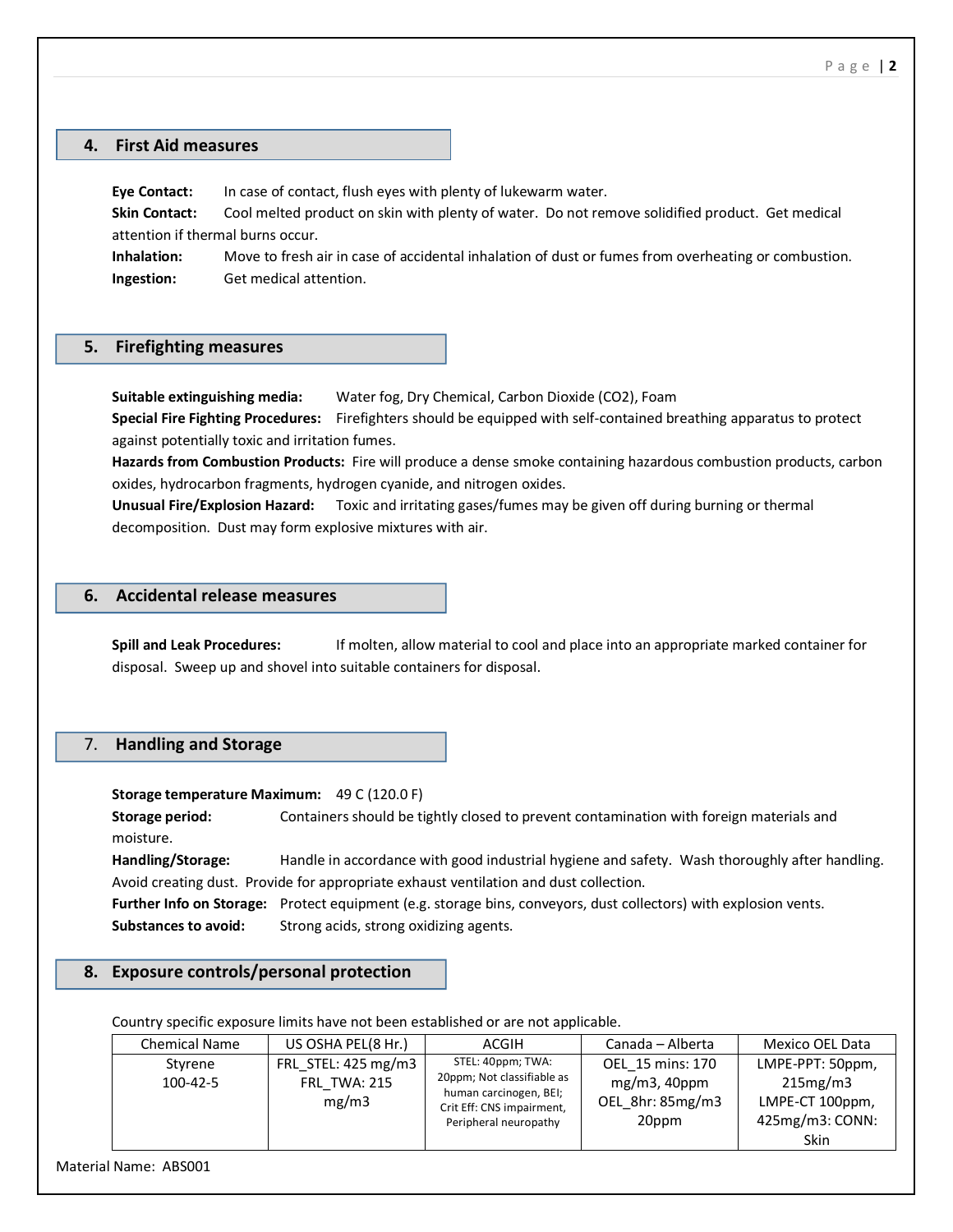**Industrial Hygiene/Ventilation Measures:** General dilution and local exhaust as necessary to control airborne vapors, mists, dusts and thermal decomposition products below appropriate airborne concentration standards/guidelines, especially during cutting, grinding and high heat operations.

**Respiratory protection:** Although no exposure limit has been established for this product, the OSHA PEL for Particulates Not Otherwise (PNOR) of 15 mg/m3 – total dust, 5 mg/m3 – respirable fraction is recommended. In addition, the ACGIH recommends 3 mg/m3 – respirable particles and 10 mg/m3 – inhalable particles for PNOR. In the event that these limits are exceeded, an air purifying respirator equipped with particulate (P100) cartridges is recommended.

| Hand protection:          | Wear heat resistant gloves when handling molten material.               |
|---------------------------|-------------------------------------------------------------------------|
| Eye protection:           | Safety glasses with side-shields                                        |
| Skin and body protection: | No special skin protection requirements during normal handling and use. |

**Additional protective measures:** Employees should wash their hands and face before eating, drinking or using tobacco products. Educate employees in the safe use and handling of this product. Purging should be collected as small flat thin shapes or thin strands to allow for rapid cooling.

#### **9. Physical and Chemical properties**

| solid                           |
|---------------------------------|
| pellets                         |
| Gray or Black                   |
| Odorless                        |
| No Data Available               |
| 220 C (428 F)                   |
| No Data Available               |
| 320 C (608 F)                   |
| No Data Available               |
| No Data Available               |
| No Data Available               |
| No Data Available               |
| No Data Available               |
| ca. 1.1 – 1.2 g/cm3 (DIN 53479) |
| practically insoluble           |
| No Data Available               |
|                                 |
| No Data Available               |
| >=380 C (716 F)                 |
| $>100 - 200$ C (212-392 F)      |
| Not applicable                  |
| No Data Available               |
|                                 |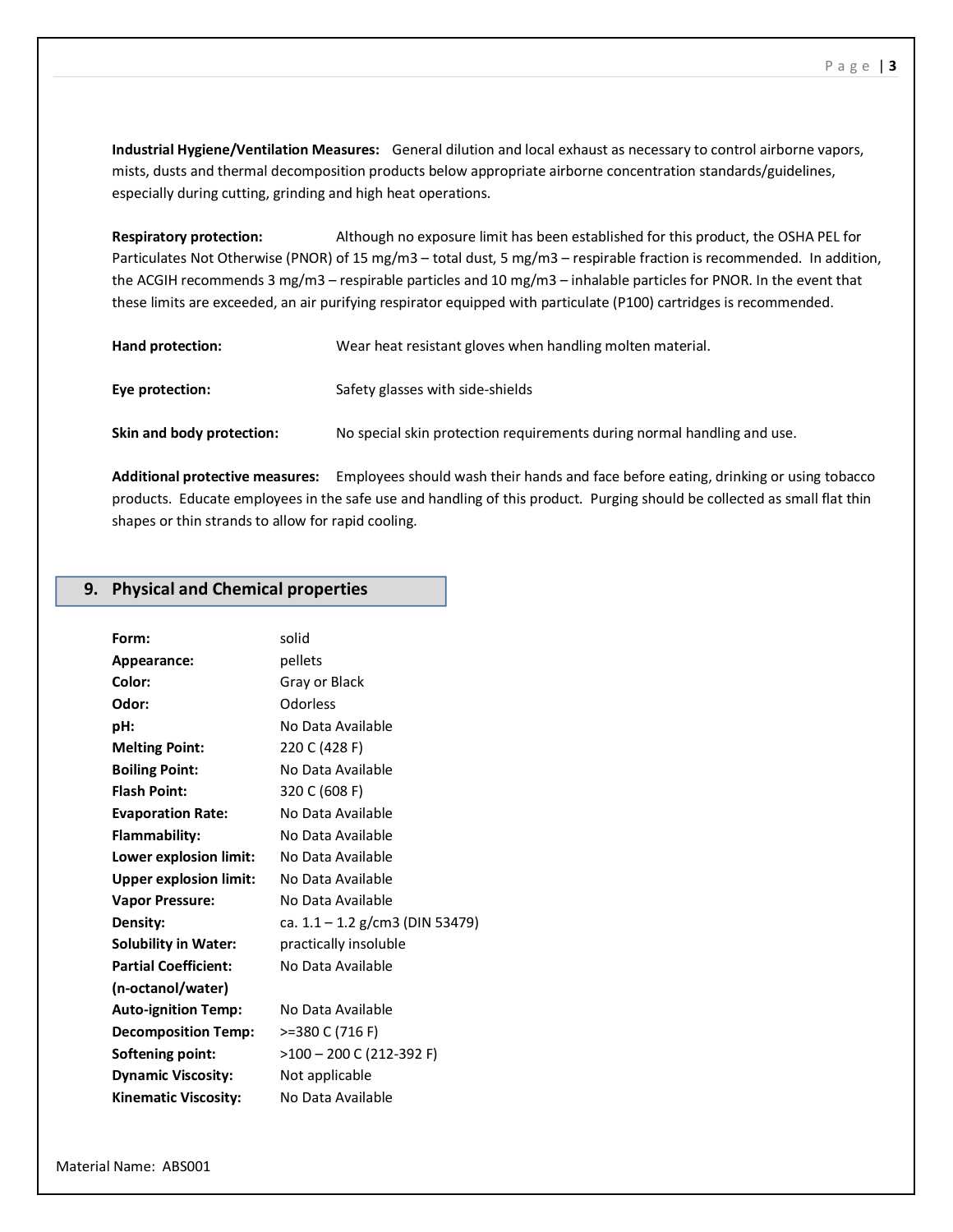|                                                                                                 | 10. Stability and Reactivity                                                                                                                             |
|-------------------------------------------------------------------------------------------------|----------------------------------------------------------------------------------------------------------------------------------------------------------|
| <b>Hazardous Reactions:</b>                                                                     | Hazardous polymerization does not occur.                                                                                                                 |
| Stability:                                                                                      | Stable                                                                                                                                                   |
| <b>Materials to avoid:</b>                                                                      | Strong acids, strong oxidizing agents.                                                                                                                   |
| <b>Conditions to avoid:</b>                                                                     | Creation of dust clouds                                                                                                                                  |
| <b>Hazardous decomposition products:</b>                                                        | By fire and Thermal Decomposition: Phenol; Styrene; Acrylonitrile; Carbon<br>oxides; Hazardous decomposition products due to incomplete combustion.      |
| 11. Toxicological Information                                                                   |                                                                                                                                                          |
| <b>Toxicity Data for ABS001:</b>                                                                | No data available for this product.                                                                                                                      |
|                                                                                                 | Toxicity Data for Acrylonitrile/Butadiene/Styrene Terpolymer:                                                                                            |
| <b>Acute dermal toxicity:</b>                                                                   | LD50: > 2,000 mg/kg (Rabbit)                                                                                                                             |
| <b>Acute Oral toxicity:</b>                                                                     | LD50: >5,000 mg/kg (Rat)                                                                                                                                 |
| <b>Skin irritation:</b>                                                                         | Rabbit, Draize, Non-irritation                                                                                                                           |
|                                                                                                 |                                                                                                                                                          |
| Eye irritation:                                                                                 | Rabbit, Slightly irritating                                                                                                                              |
| Sensitisation:                                                                                  | dermal: non-senstitizer (Guinea pig, Buehler Test)                                                                                                       |
|                                                                                                 |                                                                                                                                                          |
|                                                                                                 |                                                                                                                                                          |
| 12. Ecological Information<br><b>Ecological Data for ABS001:</b><br>13. Disposal Considerations | No data available for this product. The components in this product are either<br>non-hazardous or do not have any ecotoxicity data associated with them. |
| <b>Waste Disposal Method:</b>                                                                   | Waste disposal should be in accordance with existing federal, state and local<br>environmental control laws. Recycling of this material is encouraged.   |
|                                                                                                 |                                                                                                                                                          |
| 14. Transportation Information<br><b>Land transport (DOT):</b>                                  | Non-regulated                                                                                                                                            |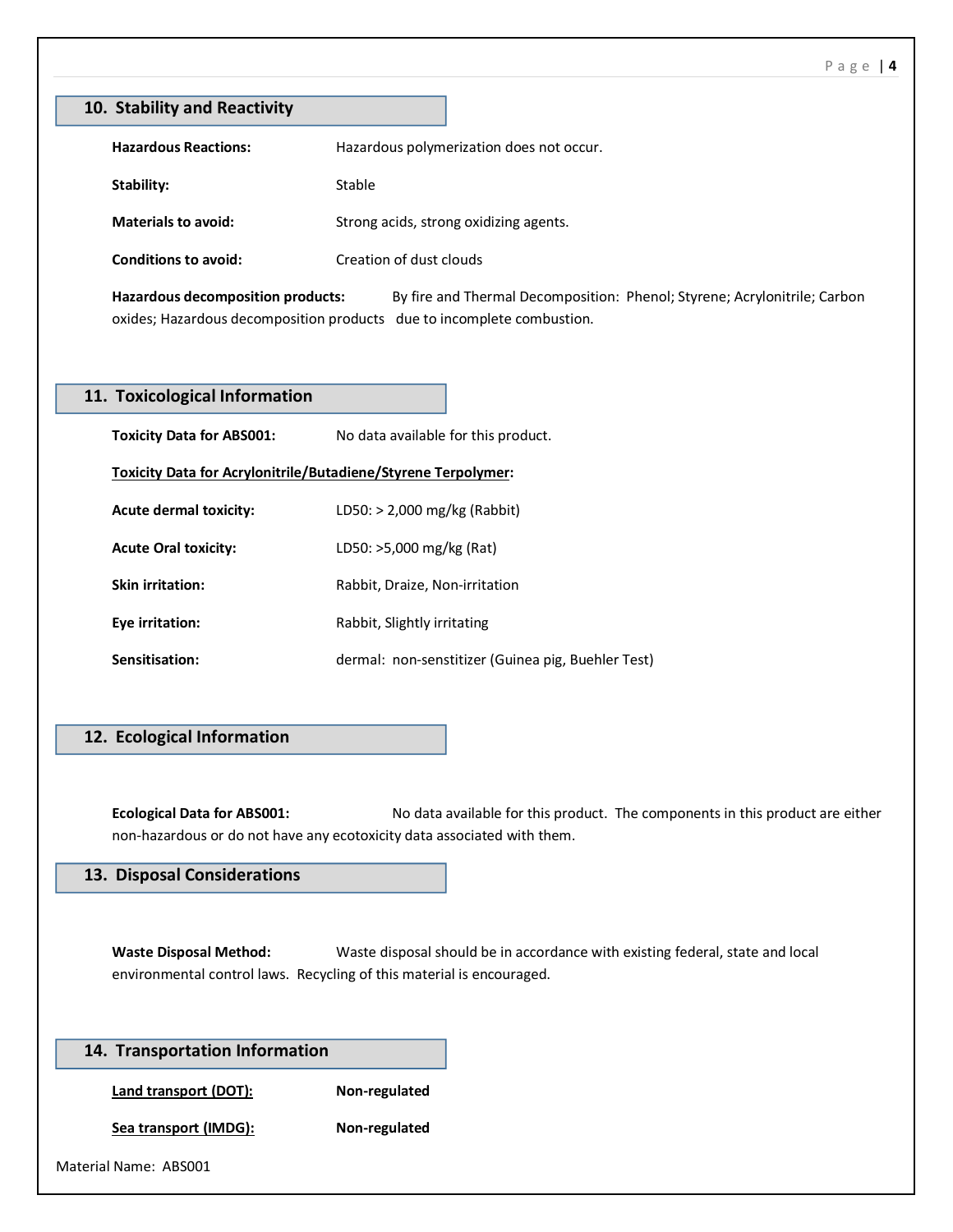**Air transport (ICAO/IATA): Non-regulated**

# **15. Regulatory Information**

**United States Federal Regulations**

**OHSA Hazcom Standard Rating: Non-Hazardous**

**US Toxic Substances Control Act: Listed on the TSCA Inventory**

**US EPA CERCLA Hazardous Substances (40 CFR 30): Components:** Styrene – Reportable quantity: 1000lbs.

**SARA Section 311/312 Hazard Categories:** Non-Hazardous under section 311/312

**US EPA Emergency Planning and Community Right-to-Know Act (EPCRA) SARA Title III Section 302 Extremely Hazardous Substances (40 CFR 355, Appendix A): Components:** None

**US EPA Emergency Planning and Community Right-to-Know Act (EPCRA) SARA Title III Section 313 Toxic Chemicals (40 CFR 372.65) Supplier Notification Required: Components:** Styrene

**US EPA Resource Conservation and Recovery Act Composite List of Hazardous Wastes and Appendix VIII Hazardous Constituents (40 CFR 261):** Under RCRA, it is the responsibility of the person who generates a solid waste, as defined in 40 CFR 261.2, to determine if that waste is hazardous waste.

**State Right-to-Know Information:** The following chemicals are specifically listed by individual states: other products specific health and safety data in other sections of the MSDS may also be applicable for state requirements. For details on your regulatory requirements you should contact the appropriate agency in your state.

The concentrations reported below in units of parts per million (ppm) or parts per billion (ppb) are maximum values.

#### **Massachusetts, New Jersey or Pennsylvania Right to Know Substances List:**

| <b>Weight percent</b>                                     | <b>Components</b>               | CAS-No.    |
|-----------------------------------------------------------|---------------------------------|------------|
| $> = 1\%$                                                 | Bisphenol A Polycarbonate       | 25971-63-5 |
| $> = 1\%$                                                 | Styrene/Acrylonitrile Copolymer | 9003-54-7  |
| $>=1%$                                                    | Acrylonitrile/Butadiene/Styrene | 9003-56-9  |
| New Jersey Environmental hazardous substances List:       |                                 |            |
| $0.1 - 1%$                                                | Styrene                         | 100-42-5   |
| MA Right to Know Extraordinary Hazardous Substances List: |                                 |            |
| $0.1 - 1%$                                                | Styrene                         | 100-42-5   |
| $\leq$ =3ppm                                              | Methylene Chloride              | 765-09-2   |
| $\leq$ 100ppm                                             | Acrylonitrile                   | 107-13-1   |
| < 0.1%                                                    | Styrene                         | 100-42-5   |
| Material Name: ABS001                                     |                                 |            |